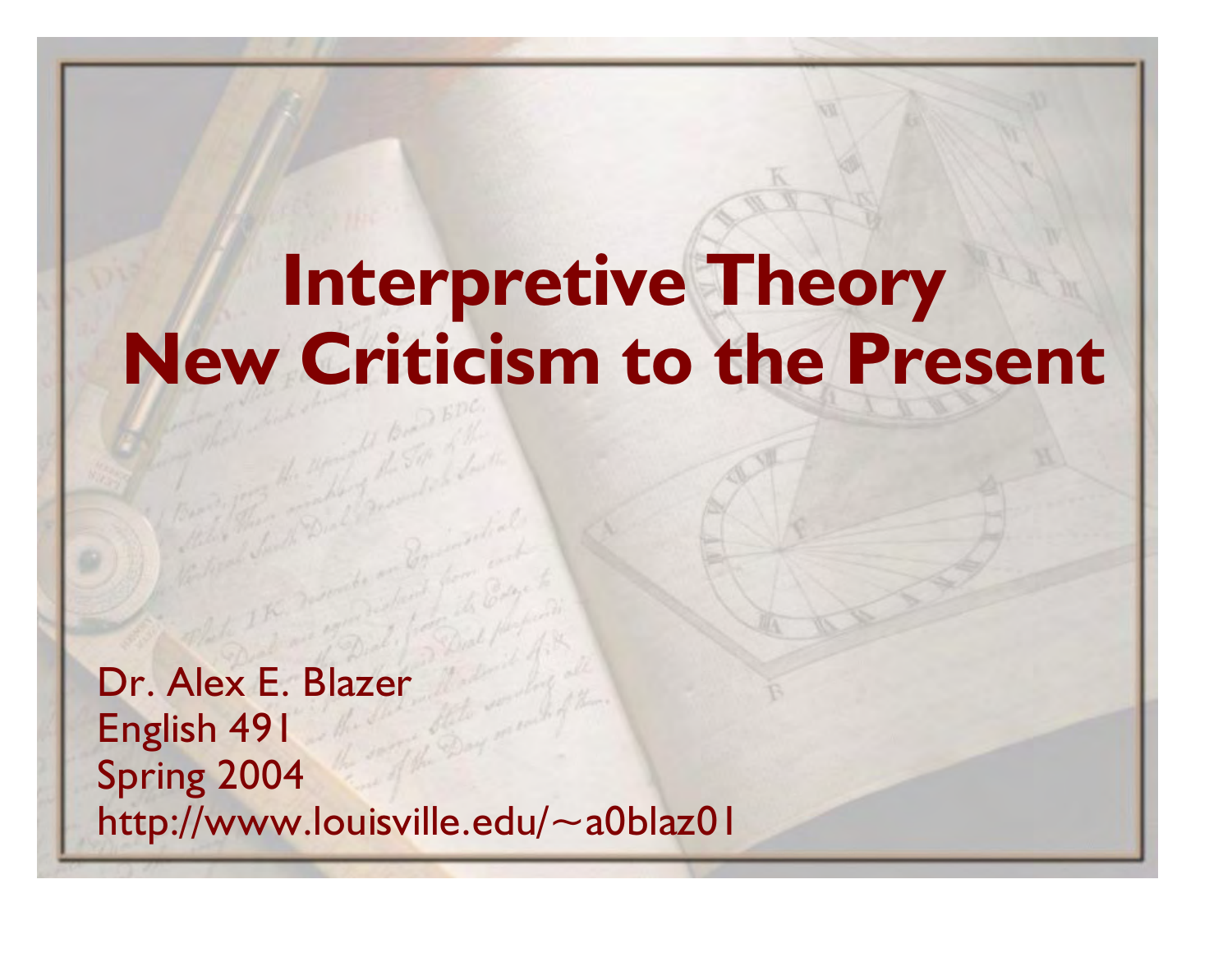## **What Is Interpretive Theory?**

#### (What is Critical Theory?)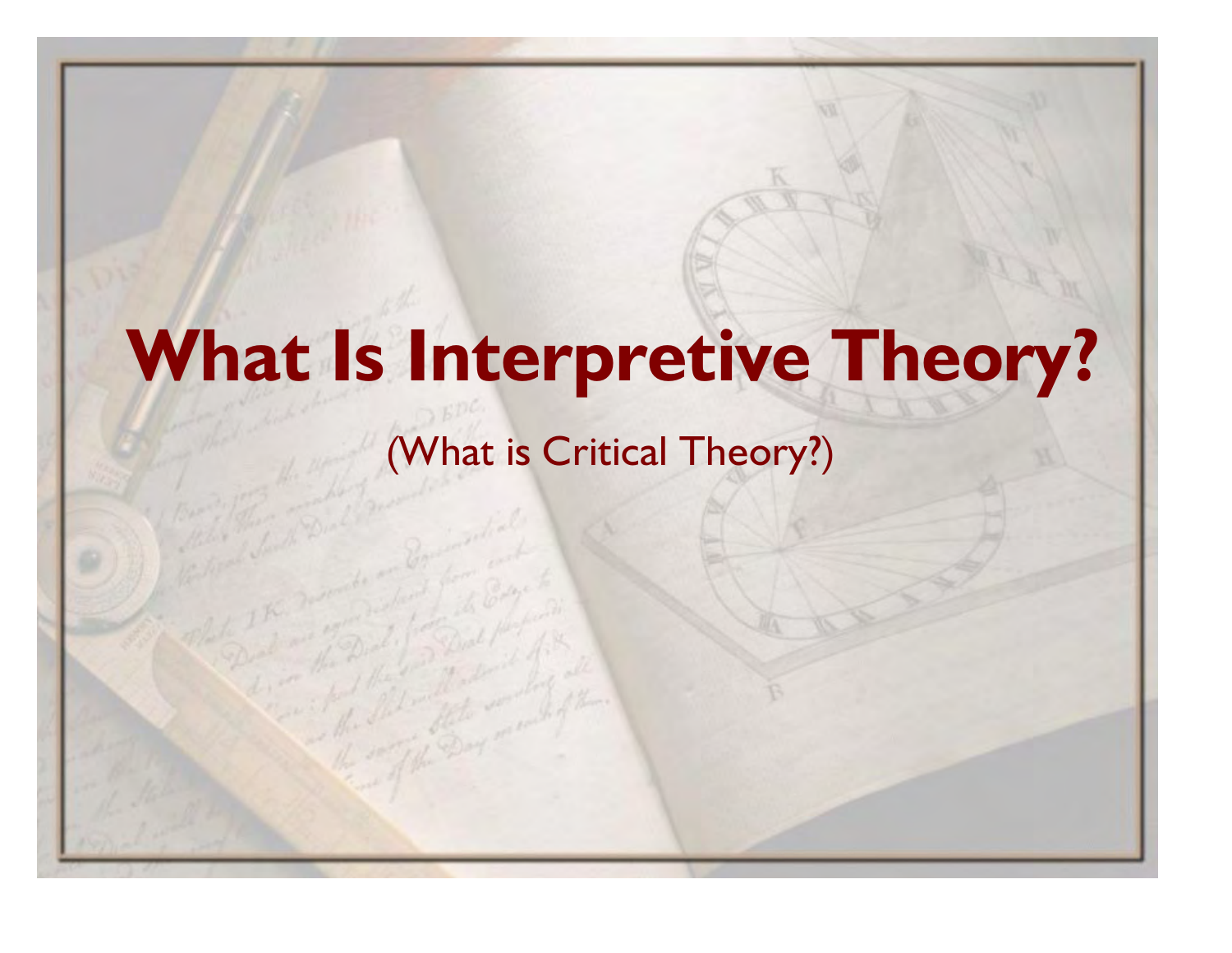## **Criticism and Interpretation**

- \* Criticism is the act analyzing, evaluating, and judging the quality of a literary or artistic work.
- $\star$ Interpretation is explanation, explication, elucidation.
	- $\star$  Interpretation is the act of finding meaning in a work of art or literature.

 $\star$  Hermeneutics is the science of interpretation, originally the Bible, but now broadly defined to art and literature.

 $\star$  Hermeneutics is interpretive theory.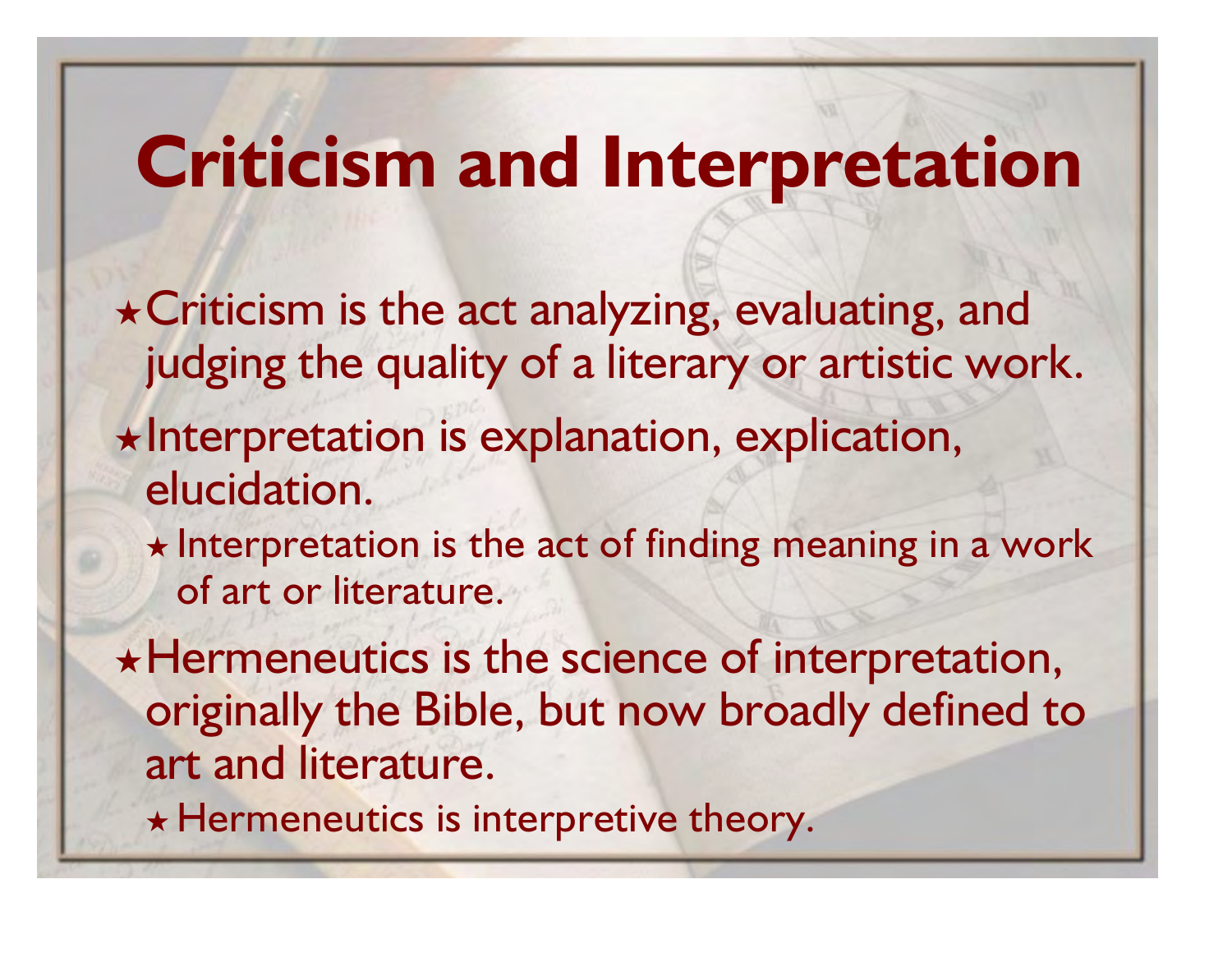## **Theory**

\* "A coherent group of general propositions used as principles of explanation for a class of phenomena" (*Webster's Unabridged Dictionary*)

A proposed explanation

\*A system of rules, principles, and methods of art, as distinguished from practice

 $\star$  Theory is the act of contemplating disciplinary systems methodologically.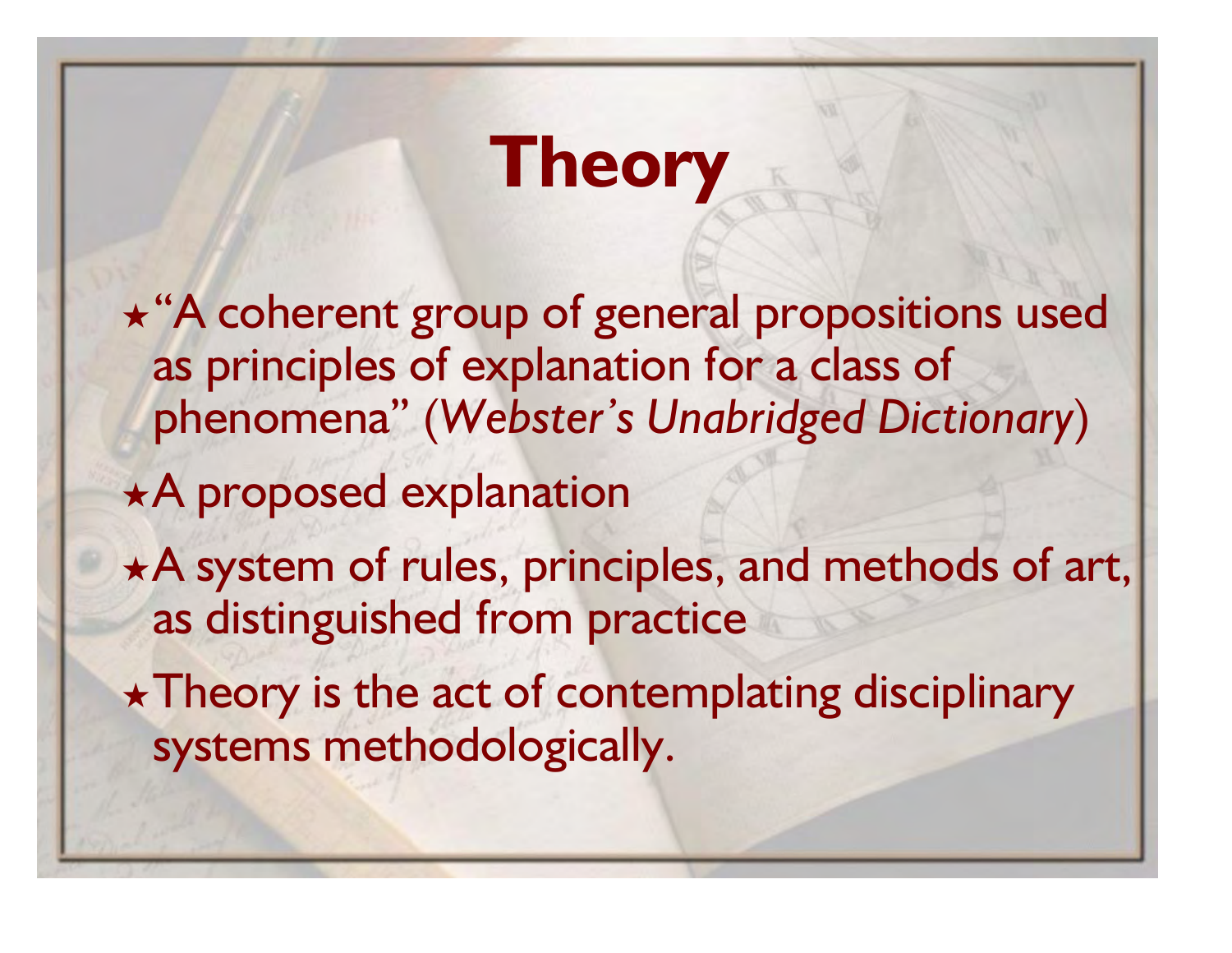## **Literary Criticism vs Literary Theory**

Literary criticism is a particular act of interpretion of a text.  $\star$  Literary criticism explains the text. Literary theory is a hermeneutical method that proposes principles of textual analysis. Literary theory is *the* system which underpins *a* particular practice of criticism; literary theory systematizes literary criticism.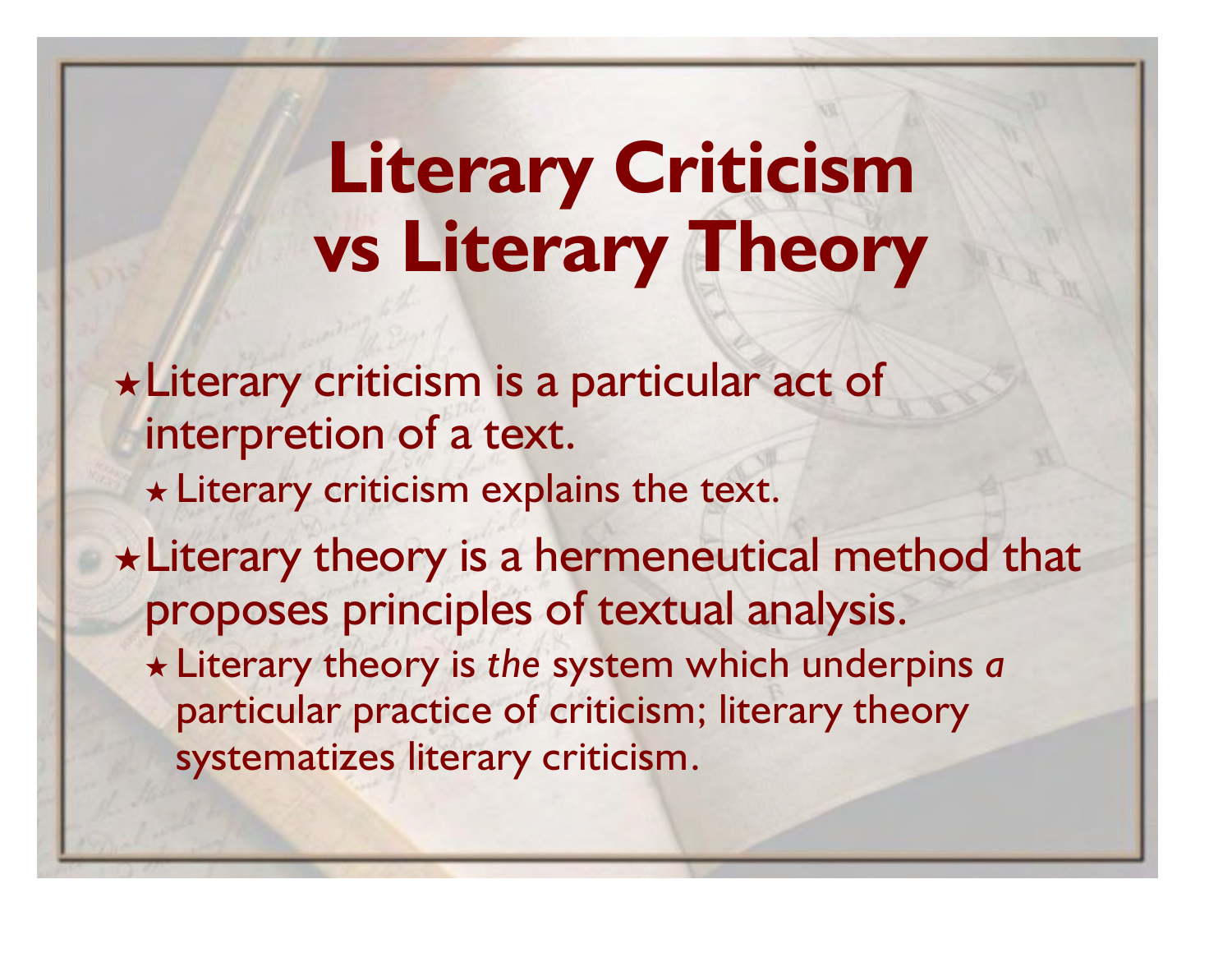## **Critical Theory**

Critical theory, as opposed to specifically literary theory, embodies the methodological analysis of culture in general. Literary analysis is one component of a larger analysis of media, politics and ideology, socio-economic positions, and other subjectifying apparatuses.

\* Because the theories we're learning about can be applied across disciplines (not just interpreting literature), I will refer to them as types of critical theory.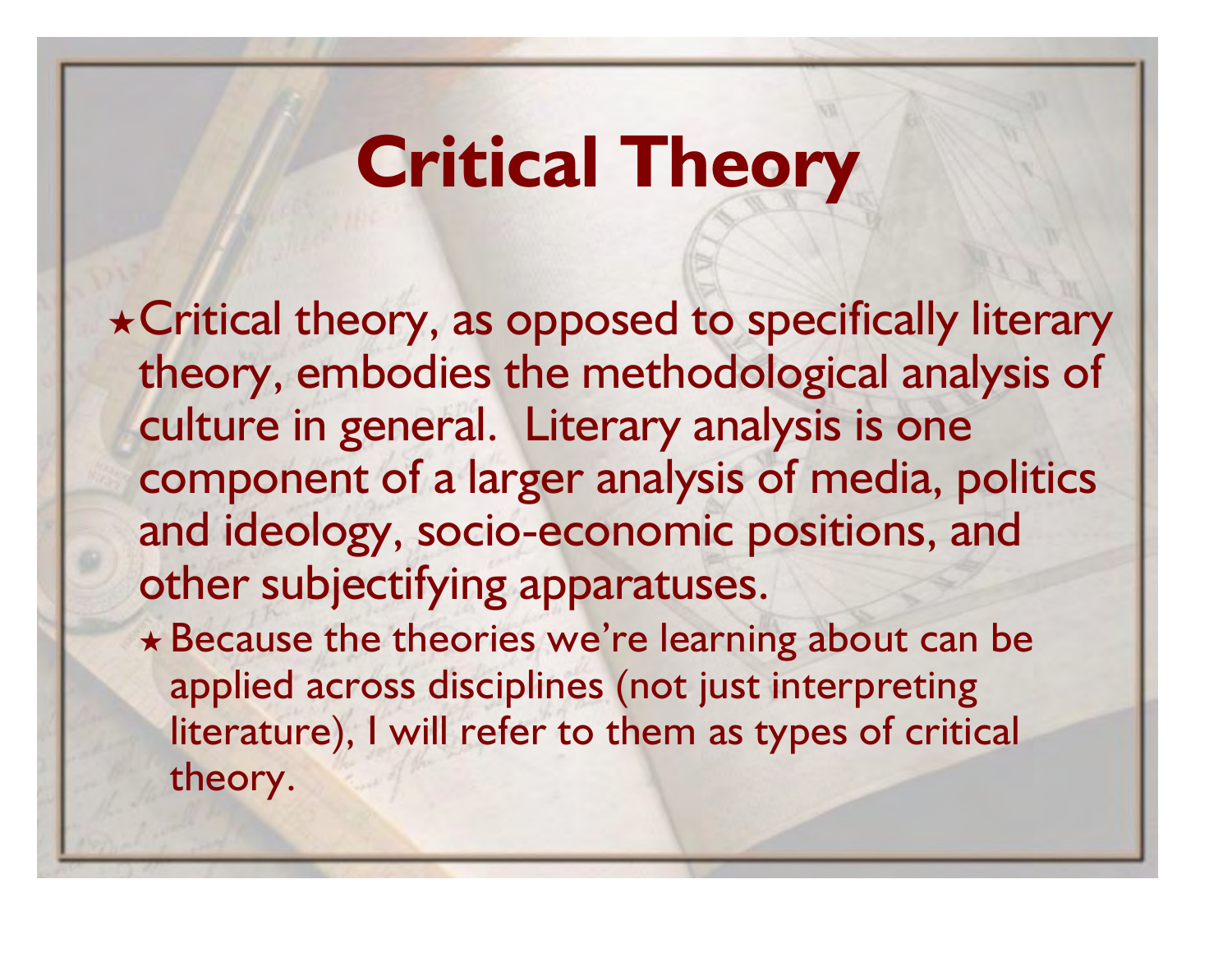## **What We Won't Cover**

(At least not explicity)

Marxist Criticism, socio-economic historical analyses

Reader-Response Criticism, the relationships between readers and texts

\* Queer Theory, the analyses of ideological codes and sexual problematics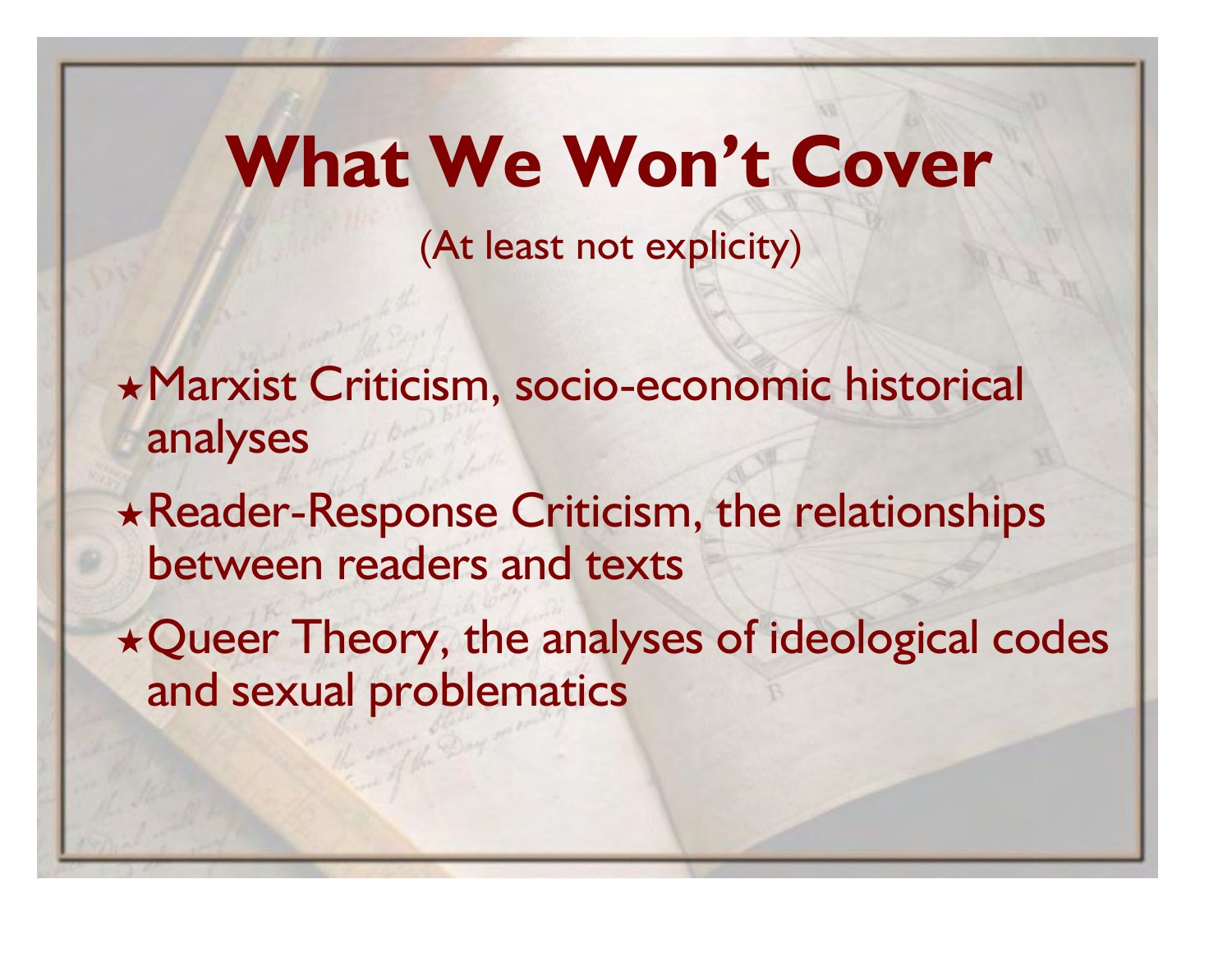# **What We Won't Cover**

**Continued** 

New Historicism and Cultural Studies, the interplay between literature and history writing and/or cultural analyses

Postcolonialism and African American Criticism, analyses of cultural othering and diasporas

Phenomenology and Existentialism, the analysis of the ontological status and effects of literature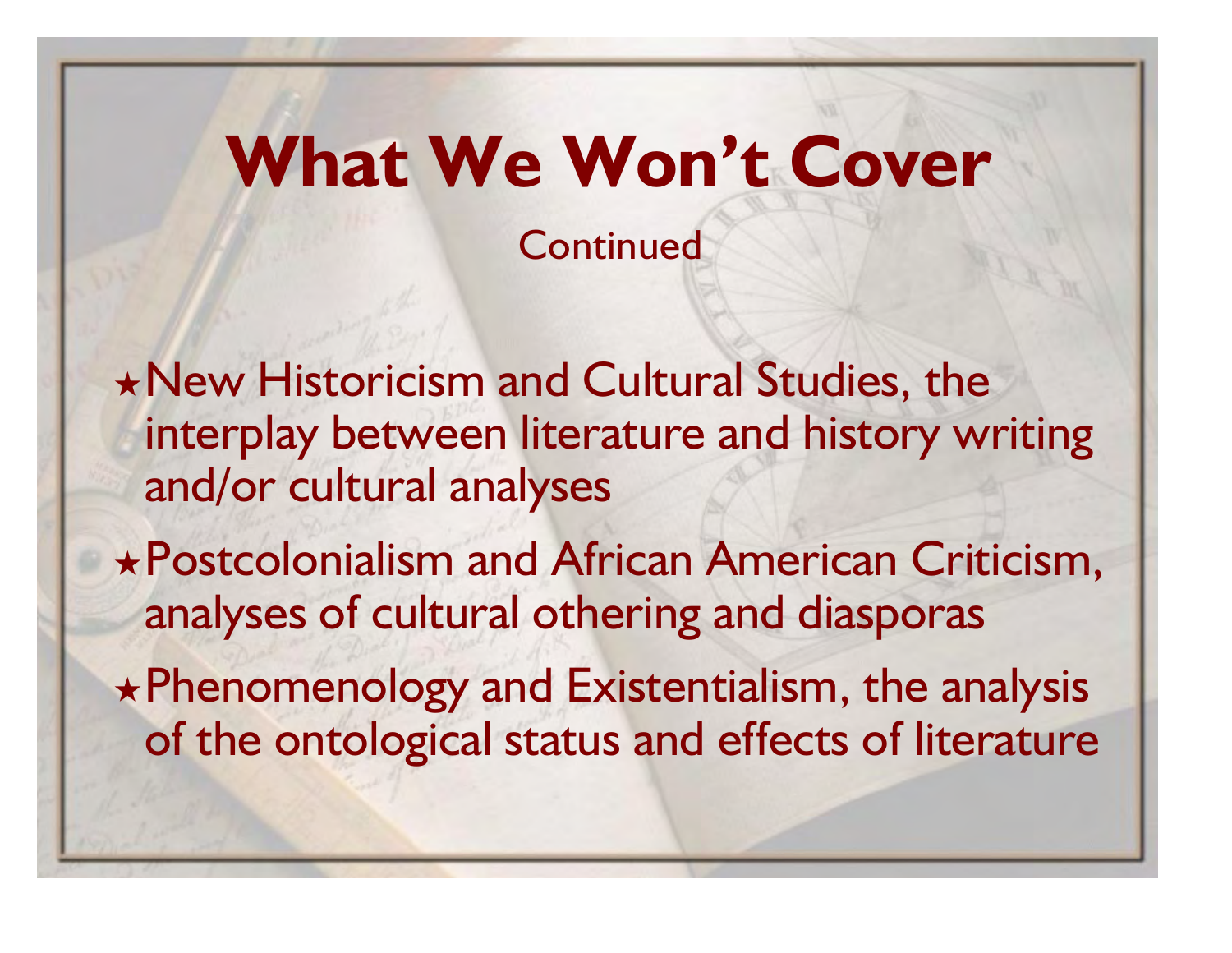## **What We Will Cover**

\* New Criticism, close reading of the text itself, paying particular heed to its unifying tensions Structuralism and Semiotics, the analysis of signs and codes within linguistic systems Post-Structuralism and Deconstruction, the analysis of a text's plays of meaning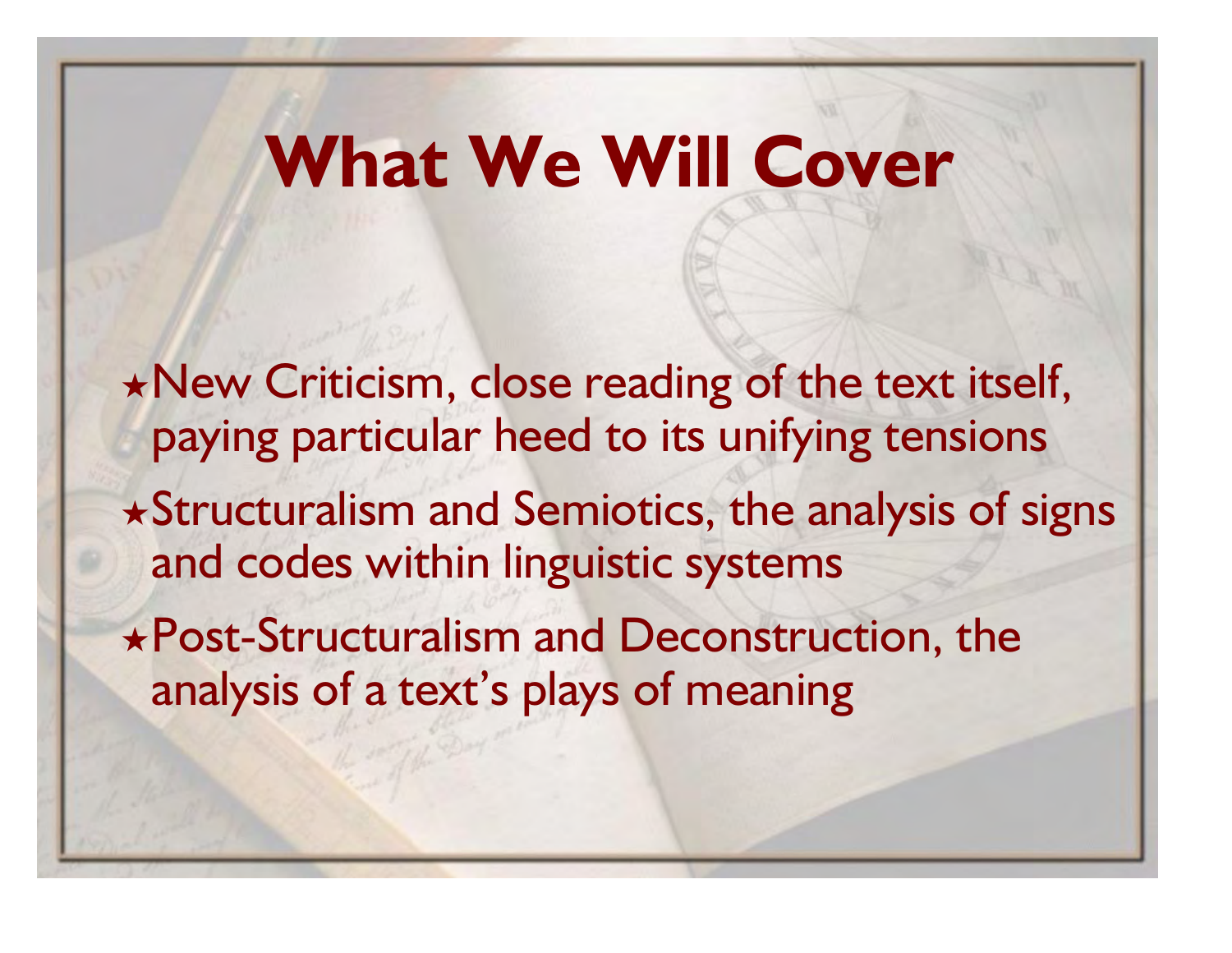## **What We Will Cover**

**Continued** 

Psychoanalysis, the analysis of the psyche of the text, author, and culture

Feminist Criticism, the analysis of the position of women within texts and women authors within the canon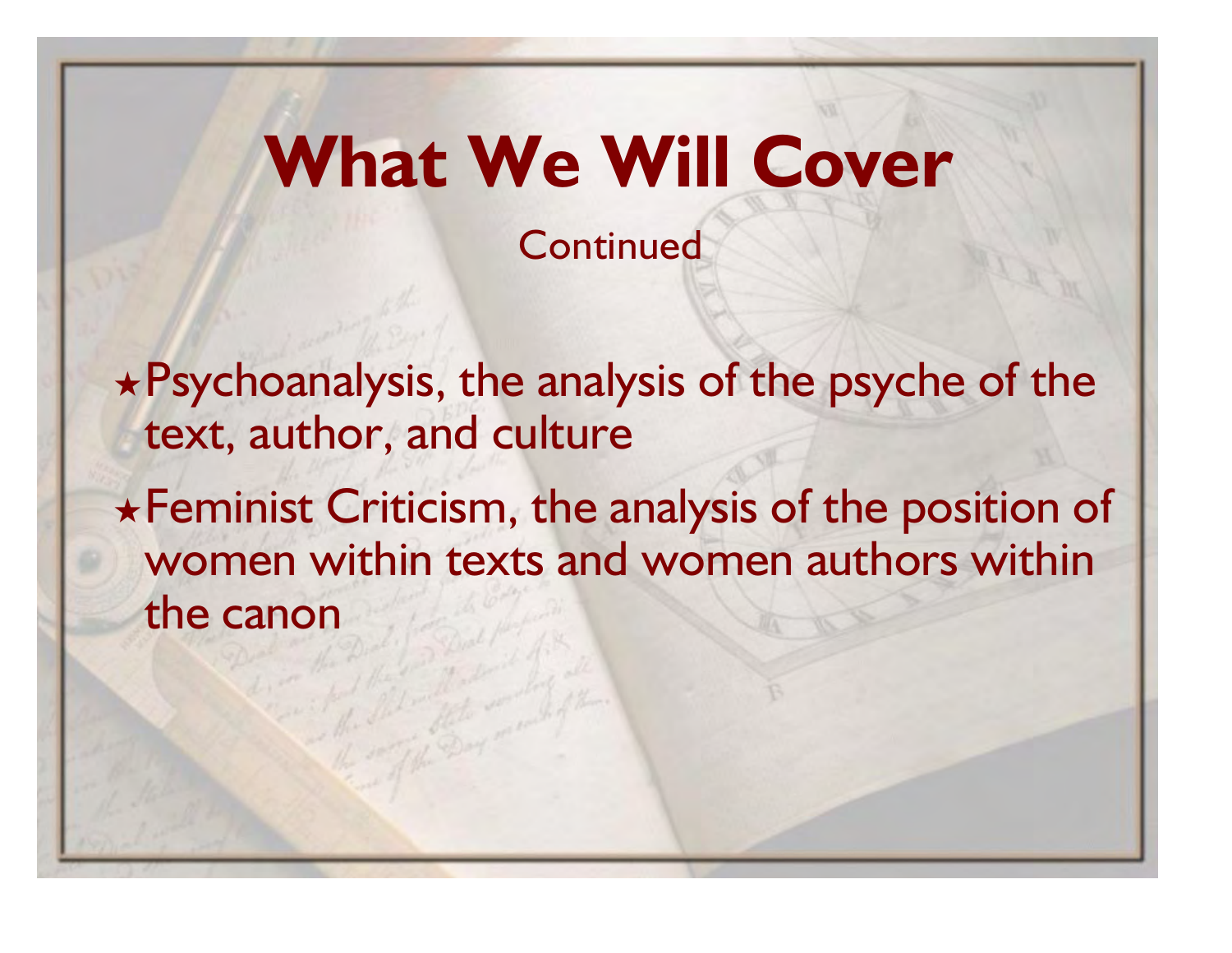## **From Structuralism To Poststructuralism**

Dr. Alex E. Blazer English 491 Spring 2004 http://www.louisville.edu/~a0blaz01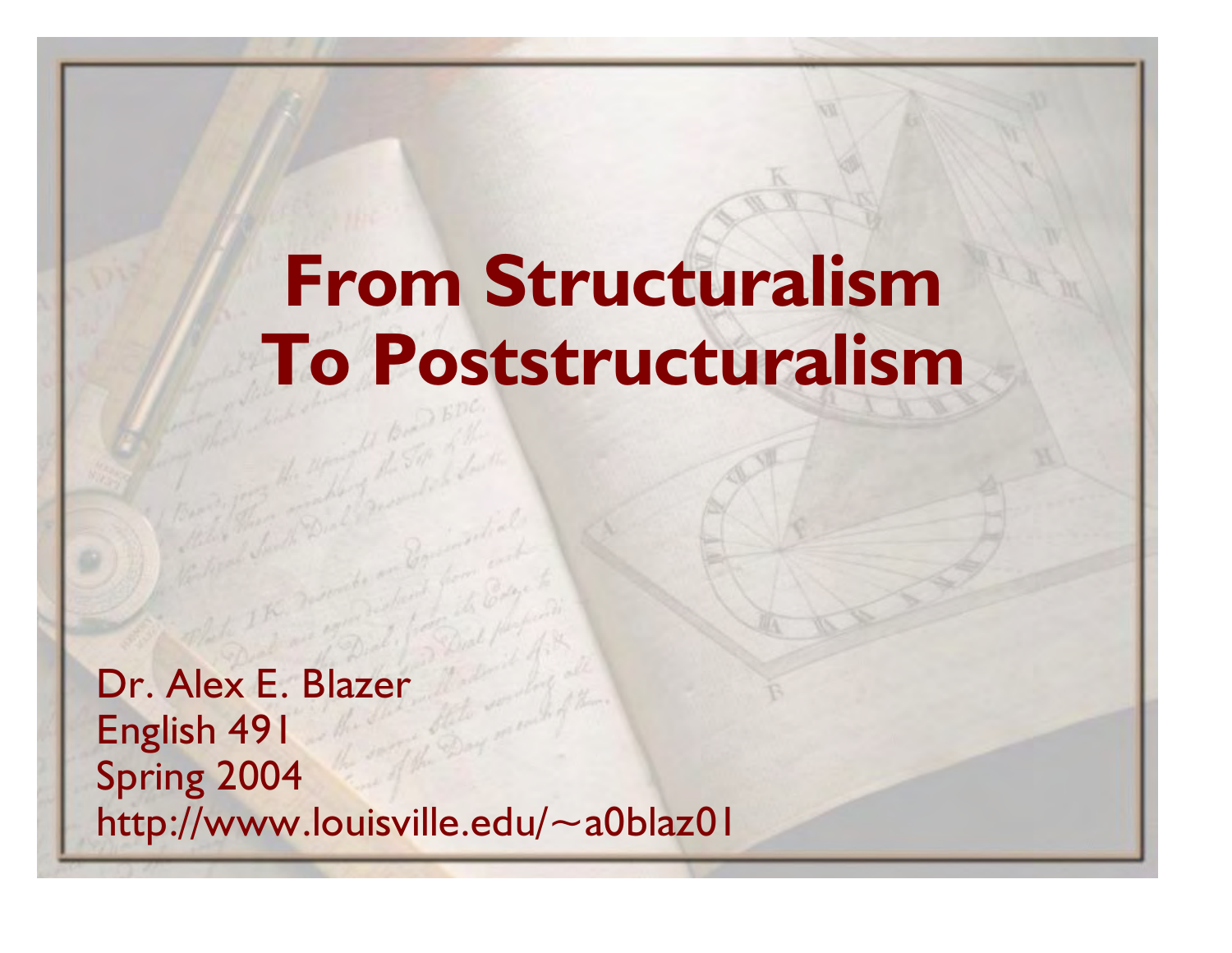## **"From Work to Text"**

Roland Barthes

- Old disciplines, systems, structures of thought are collapsing
- No longer looking at author's work as a product
- \* No longer looking at the work of literature as a cold, lifeless, exhausted object derived from thousands of years of literary tradition
- No longer looking at doxa \* Now is the time of paradox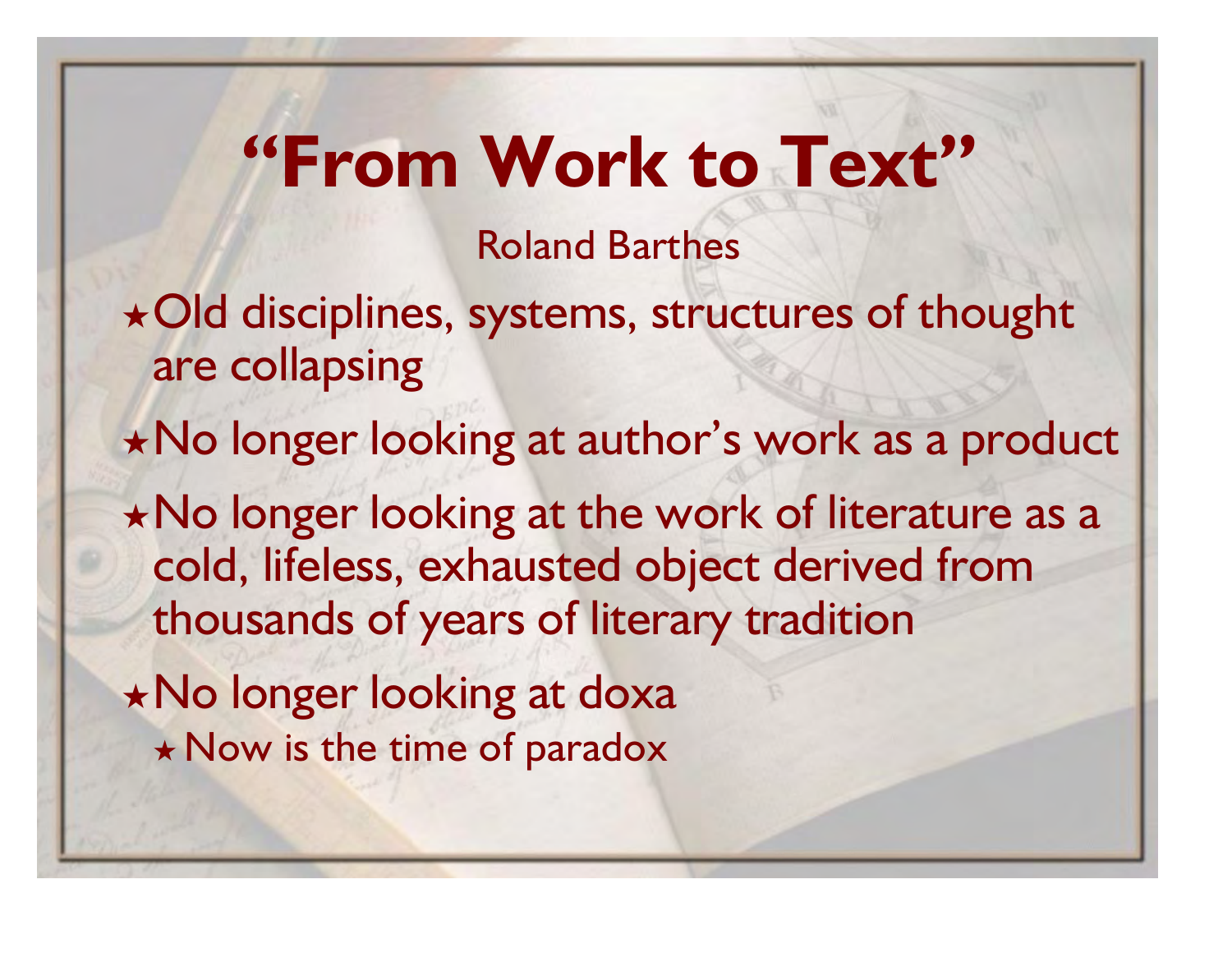### **From Work of Literature**

A "fragment of substance" \*Approximates signified concepts or reality  $\star$  Filial to the old patriarchal system \*A product to be consumed by reader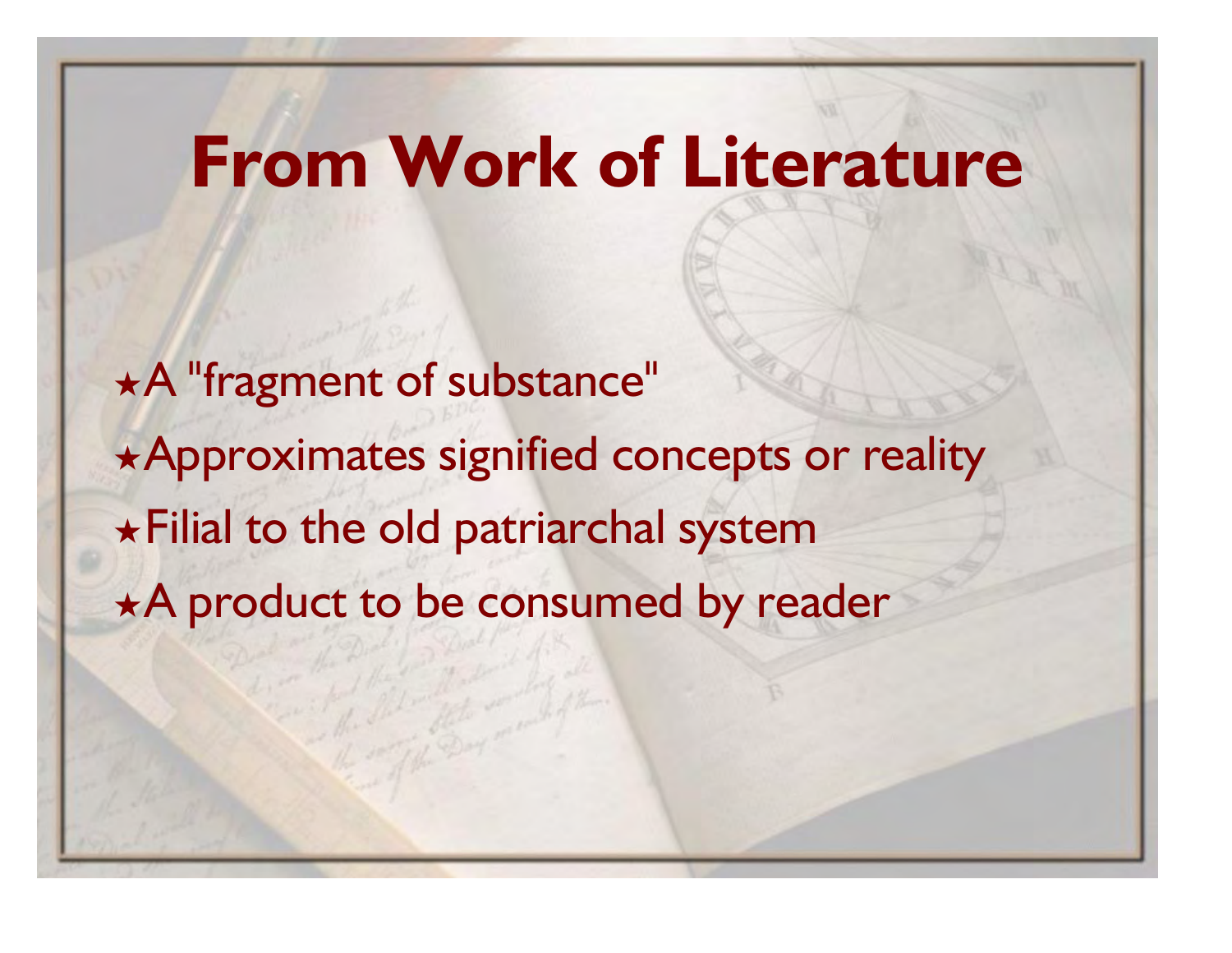## **To Text in Process**

A "methodological field" Approximates signifiers  $\star$  The metonymic play of signifiers Structure without closure or center Pluralistic dissemination Not originary, but intertextual Not filial ("no-father"), but networked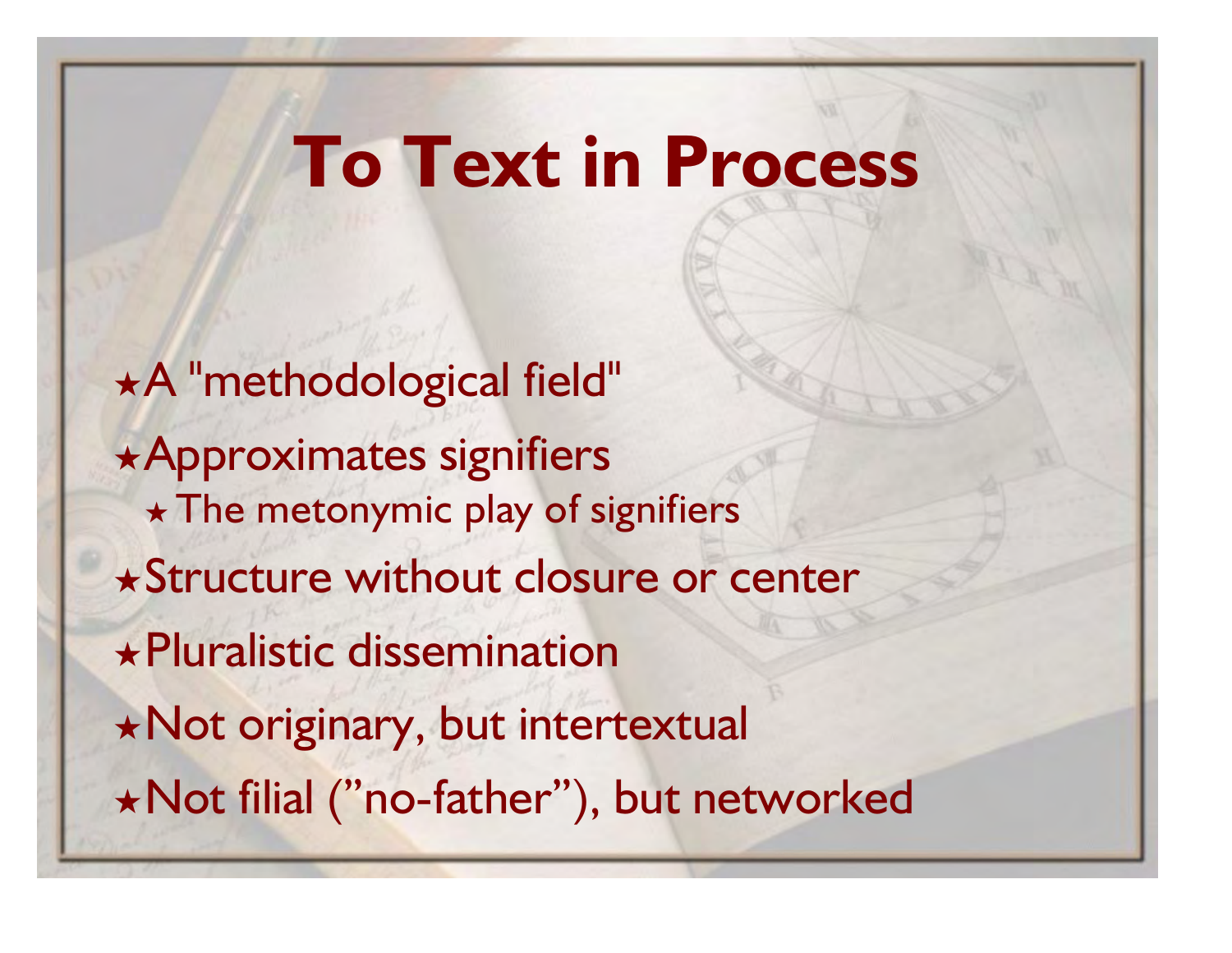## **To Text in Process**

**Continued** 

Writerly play of processes that are never closed or packaged

\* Against simple readerly consumption

 $\star$  Rather the reader participates in the process of meaning creation

The play of the text, the *jouissance* of the text, the pleasure of the text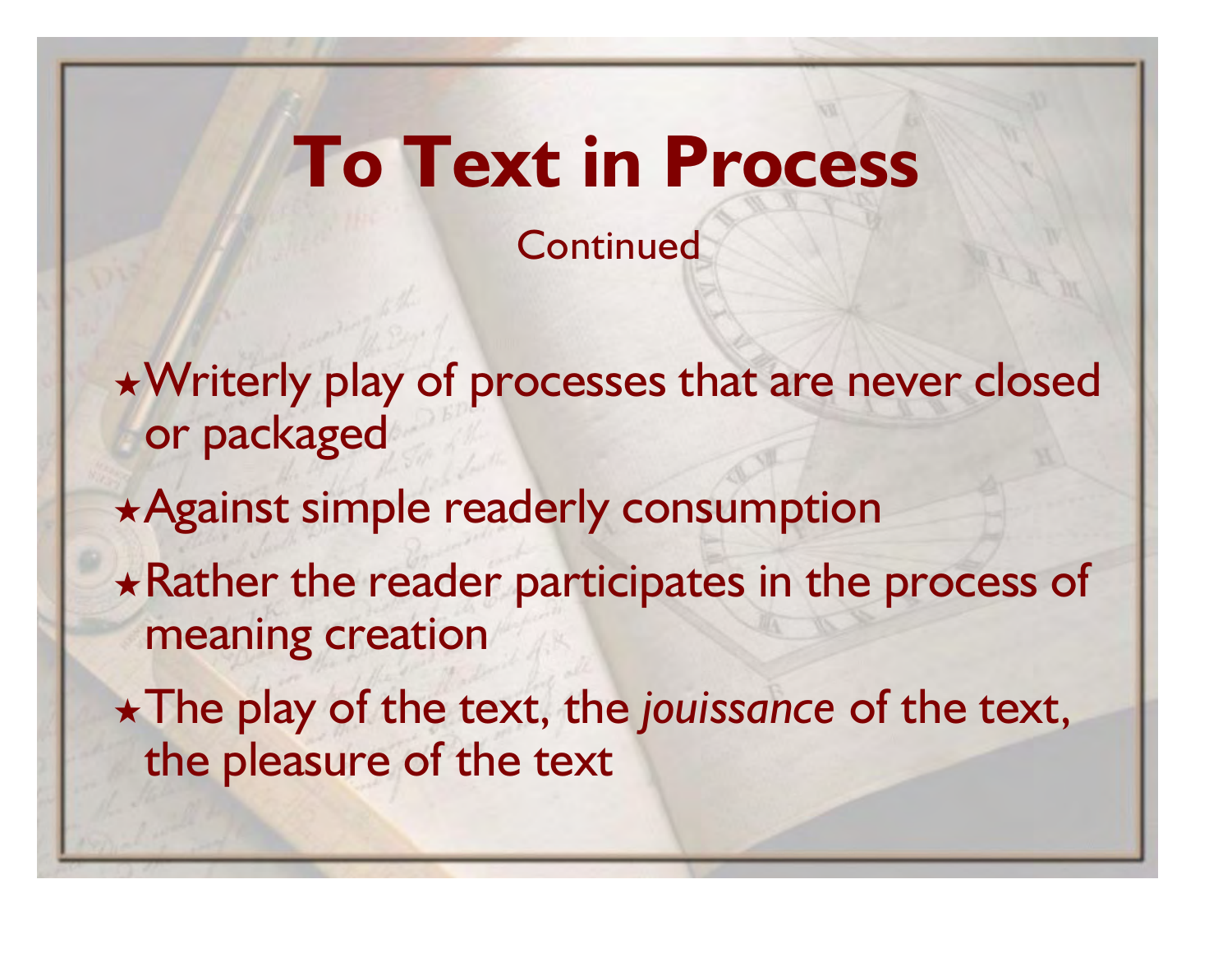## **De(con)struction**

Whereas structuralism valorized only the underlying system and codes of literature while decidedly excommunicating the writer, the reader, and pleasure from the literary process,

Poststructuralism seeks the destruction of codes, systems, and structures in order to find a place for the writer, the reader, and the pleasure of the text.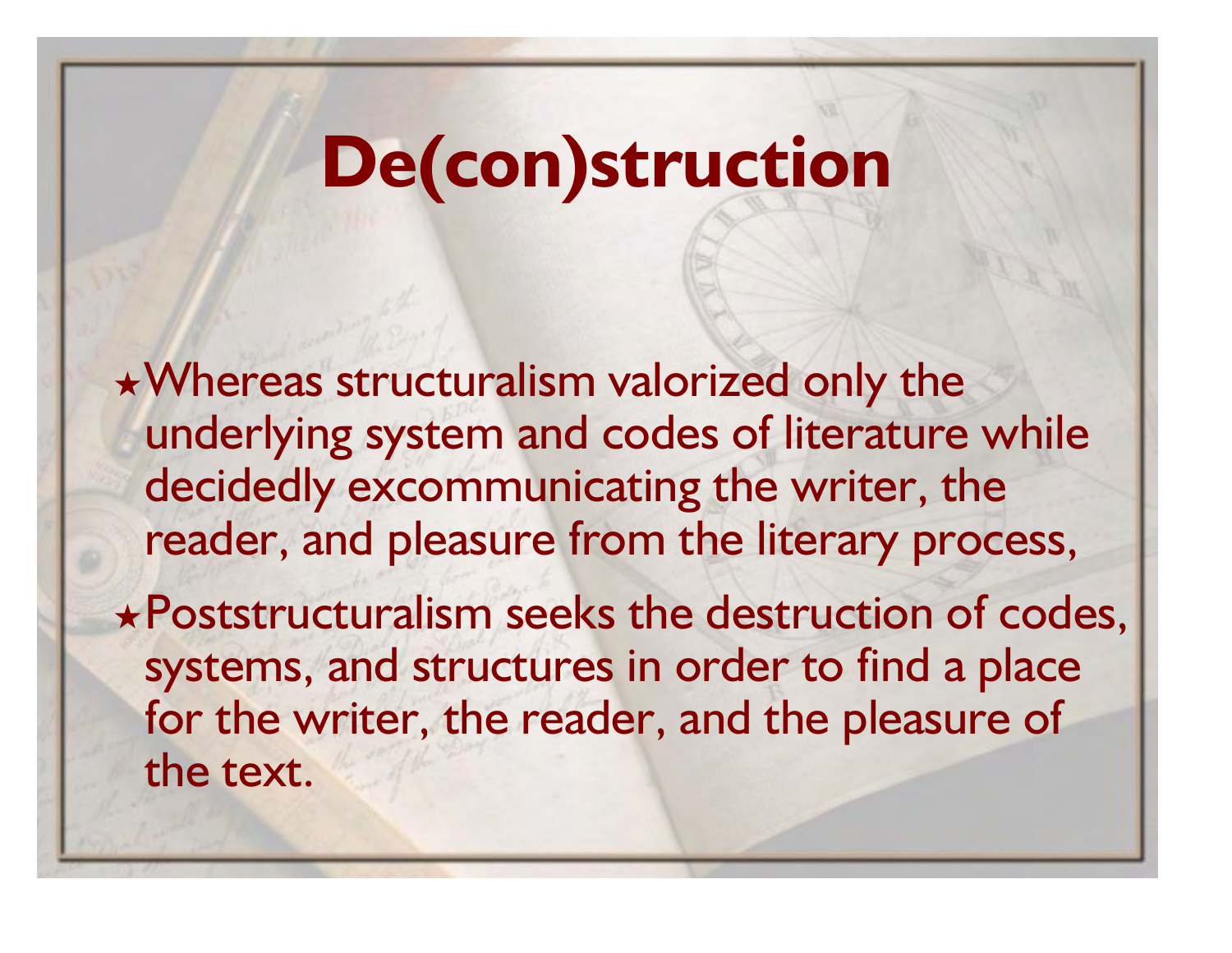## **Structuralism vs. Poststructuralism**

#### $\star$  The underlying system

- Structuralism analyzes the freeze-frame of the underlying system.
- Poststructuralism analyzes *langue* in motion, the social context of codes: unfrozen, in human history, and reintegrated into time.
	- Lacan's metonymy of desire
	- Derrida's différance
	- Foucault's discontinuous history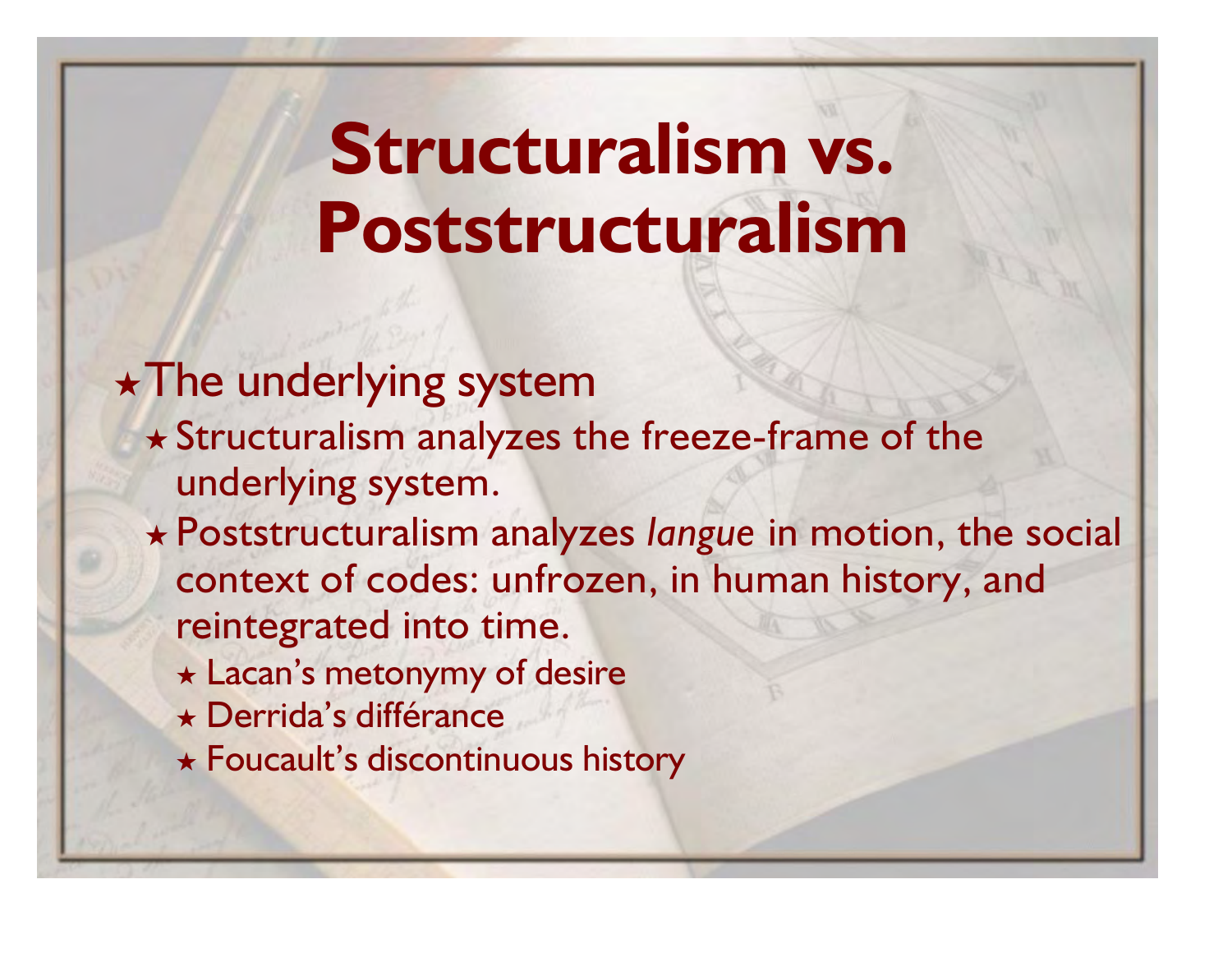## **Structuralism vs. Poststructuralism**

 $\star$ Identity

- Structuralism discusses the system only, not individual authors and not individual people.
	- \* The author is dead, replaced by myths and archetypes and the structural analysis of narrative.
	- $\star$  The individual is nil, superceded by the discursive system.
- $\star$  Poststructuralism witnesses the reemergence of the author and individual, but subjected to language systems.
	- Derrida's decentered subject of discourse
	- \* Lacan's subject exists only in relation to the Big Other
	- Foucault's subject-positions derived from discourse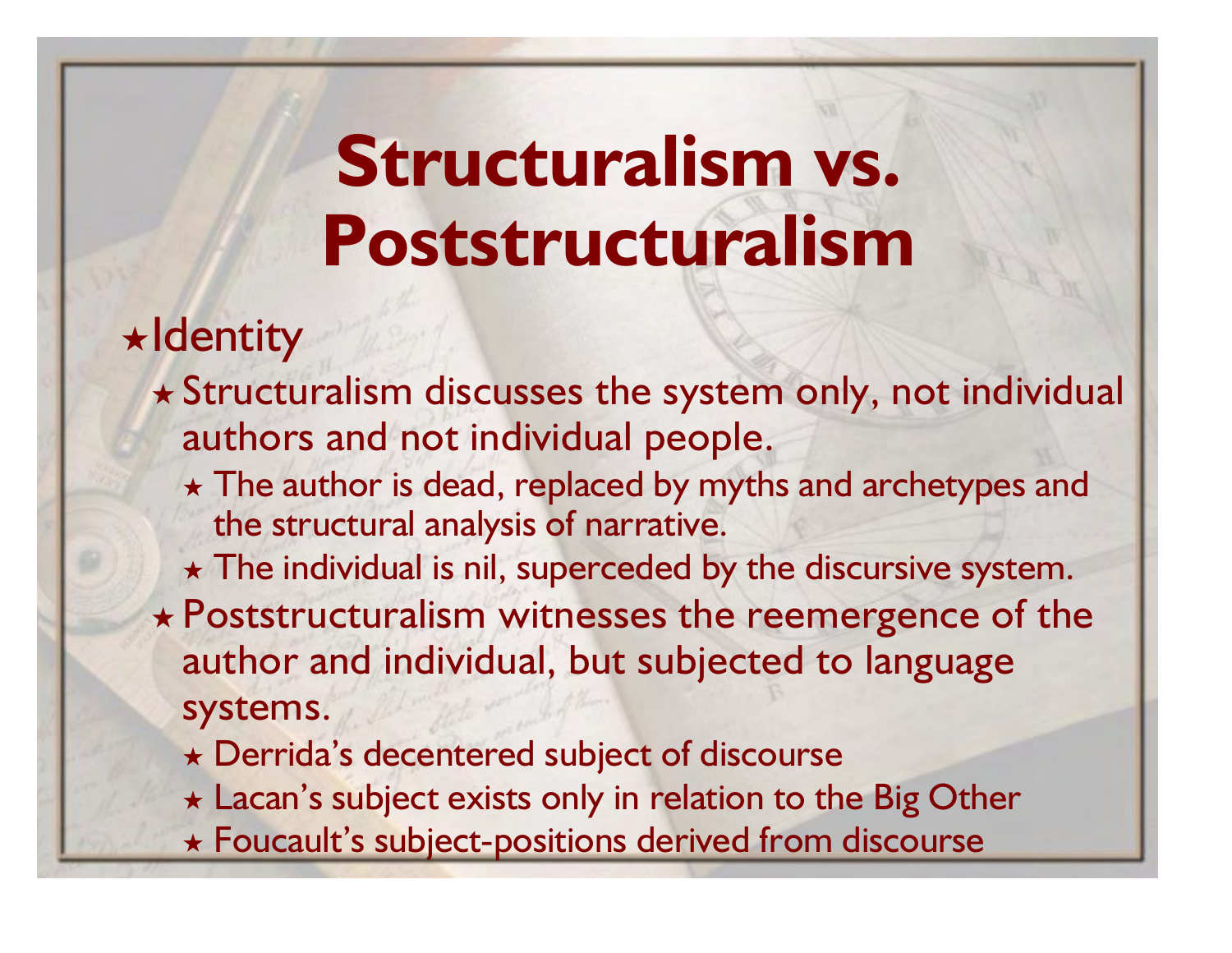## **Structuralism vs. Poststructuralism**

#### Literary Criticism

- Structuralism analyzes how a text means in terms of underlying systems and structure, such as archetypes, genres, and plot formulas.
- \* Poststructuralism analyzes the shifting identities of the characters and the purposively playful meaning of the text.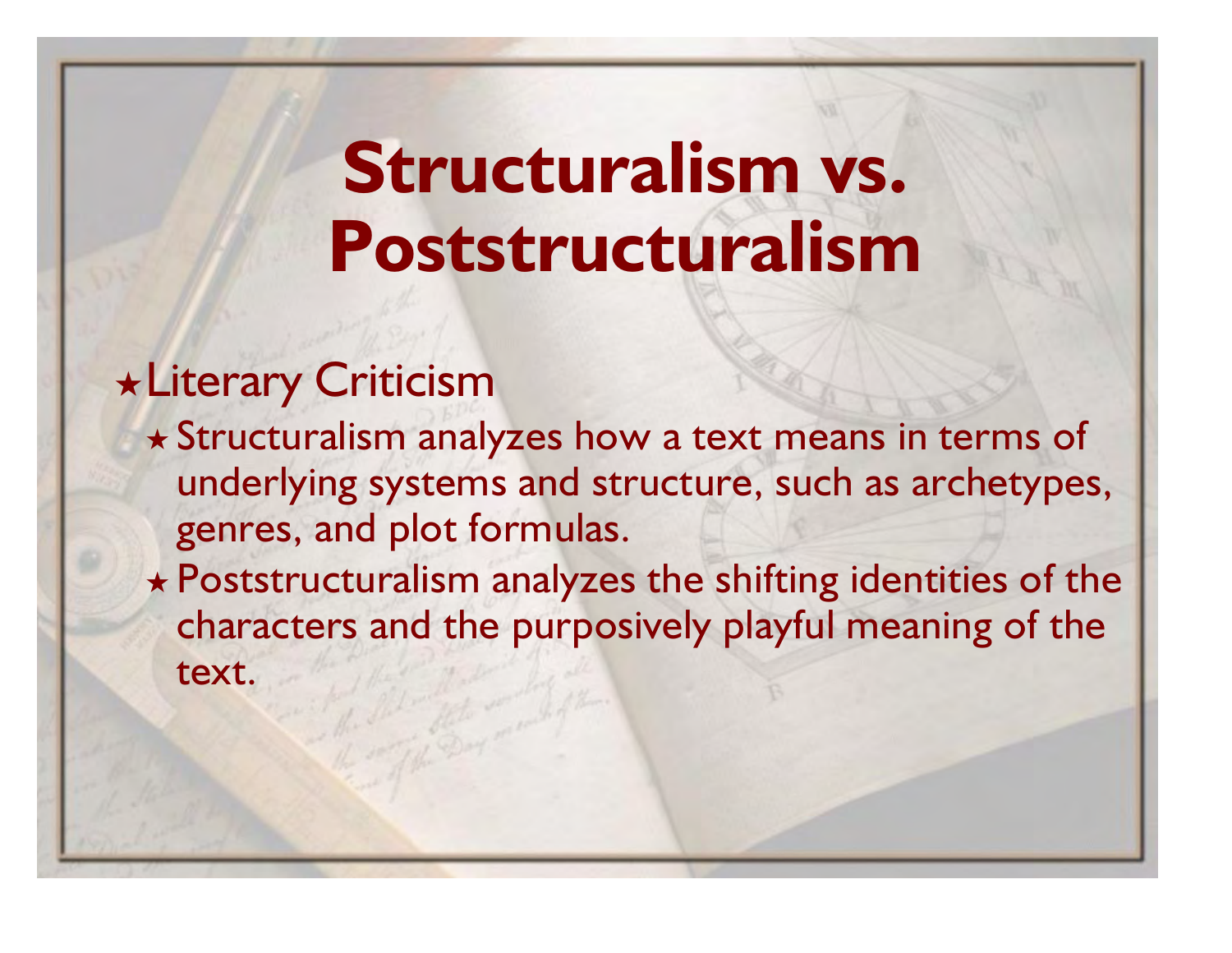## **Poststructuralist Literary Criticism**

Analyze the fluctuating and shifting, non-essential and non-substantial, destabiliz-ed/-ing and performative subject-positions of the characters with respect to the various discursive networks to which they are subject(ed).

\* Analyze the paradoxes and the play, the contradictions and the shifts, the undecidability and the aporia of meaning within the text. Meaning and "Truth" are suspected, debunked, dispelled, questioned, destabilized, contingent and situated rather than transcendent and absolute.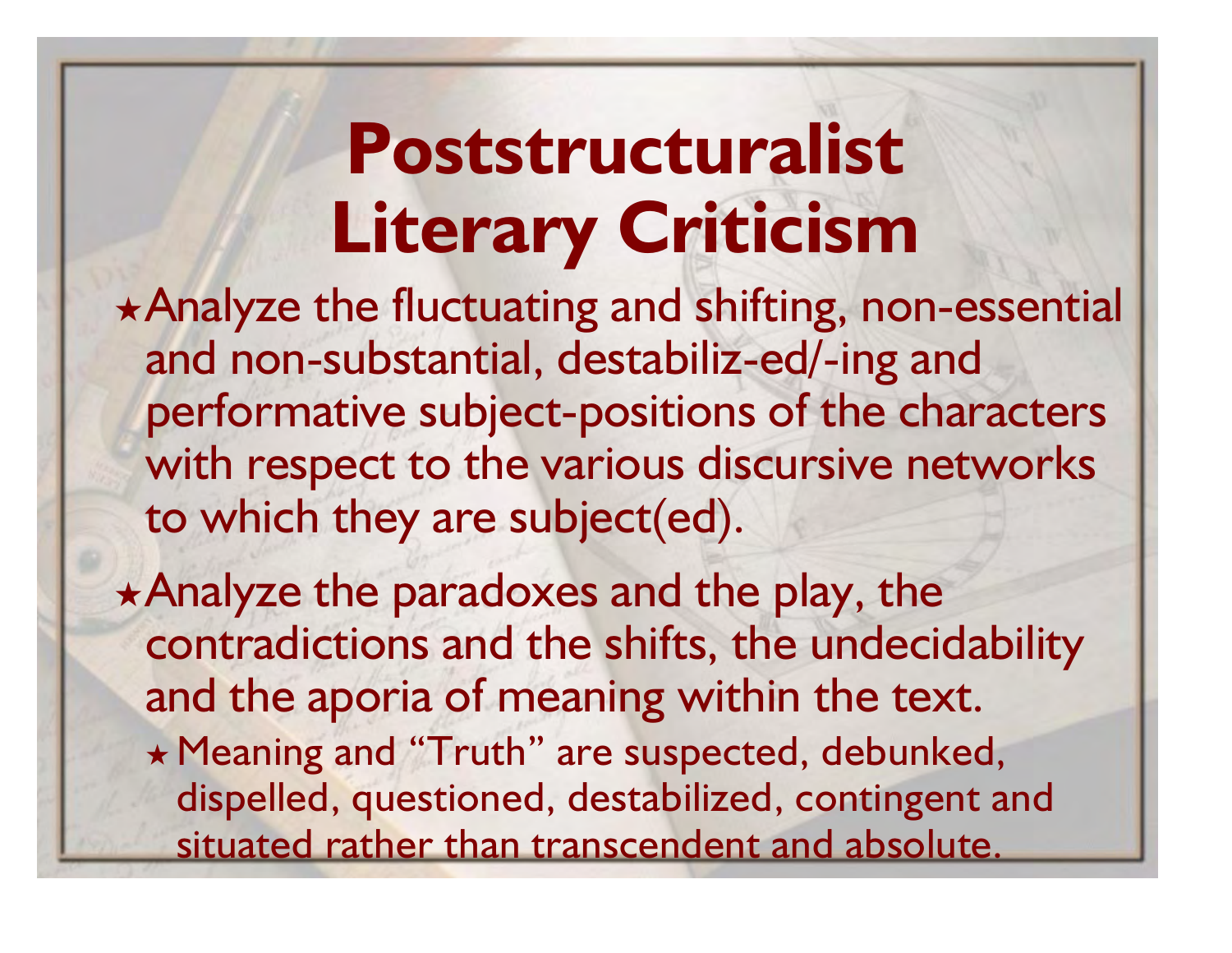### **Deconstruction**

Deconstruction is one version of poststructuralism, most associated with Derrida and de Man, that shows the play of meanings within the world and the work.

\* Another version is the New Historical, most associated with Foucault and Butler, that shows the play of ideological power within individuals subjected to discourse; others version include Baudrillardian hyperreality (the deconstruction of the image vs reality hierarchy) and Cixous's bodily romantic ecstasy (the pleasure of the text become the pleasure of the body).

 $\star$  [Thanks to Lois Tyson for the following schema.]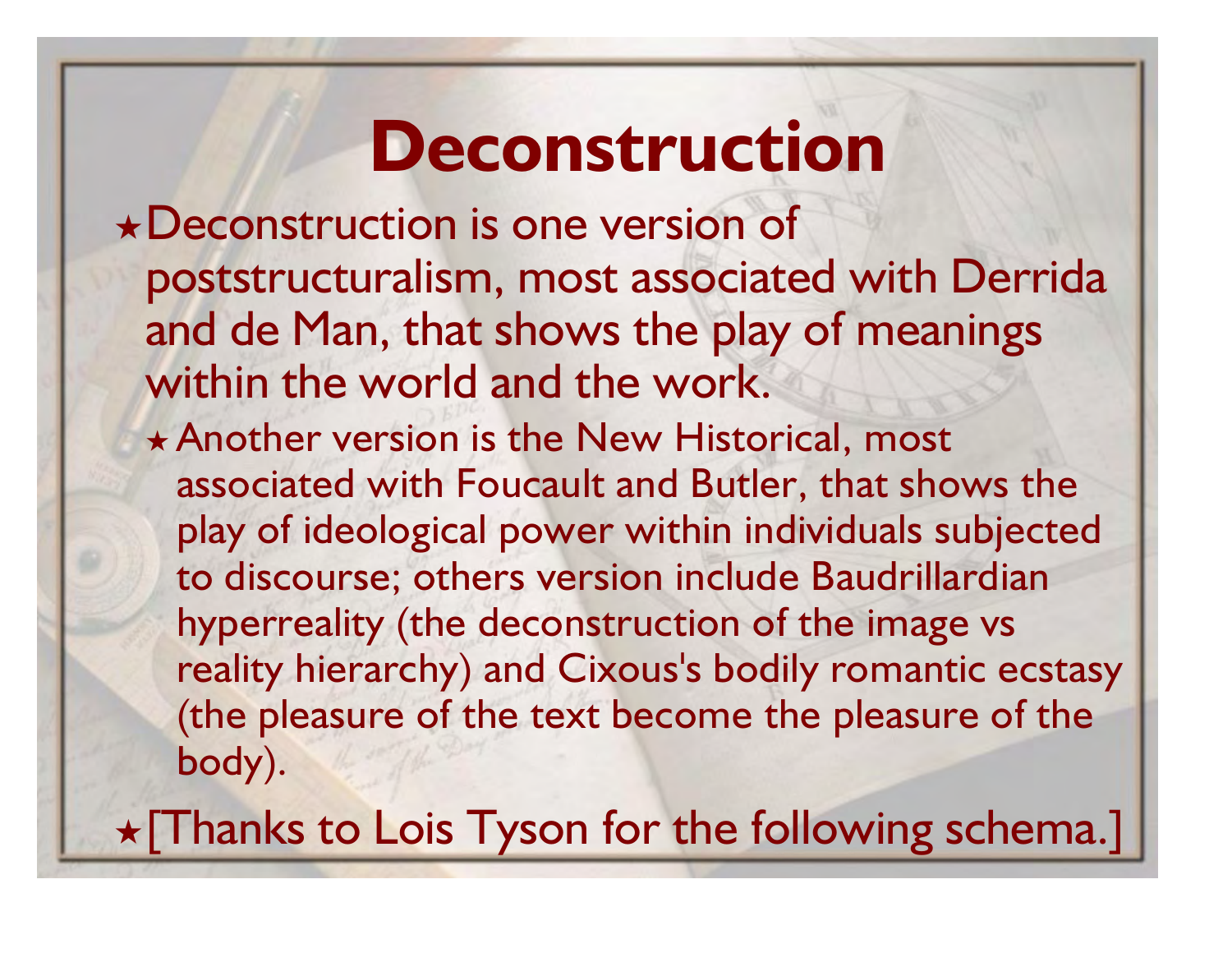## **Deconstructing Language**

Due to the everyday, practical, and conventional use of language, we think language is a stable structure, but it is actually a slippery, endlessly deferring play of the chain of signifiers that never arrives at the signified, especially in literature.

\*Deconstruction thus attends to the ironies and ambiguities valorized by New Criticism, but it does not seek to resolve tensions into a harmonious, universal, meaningful theme.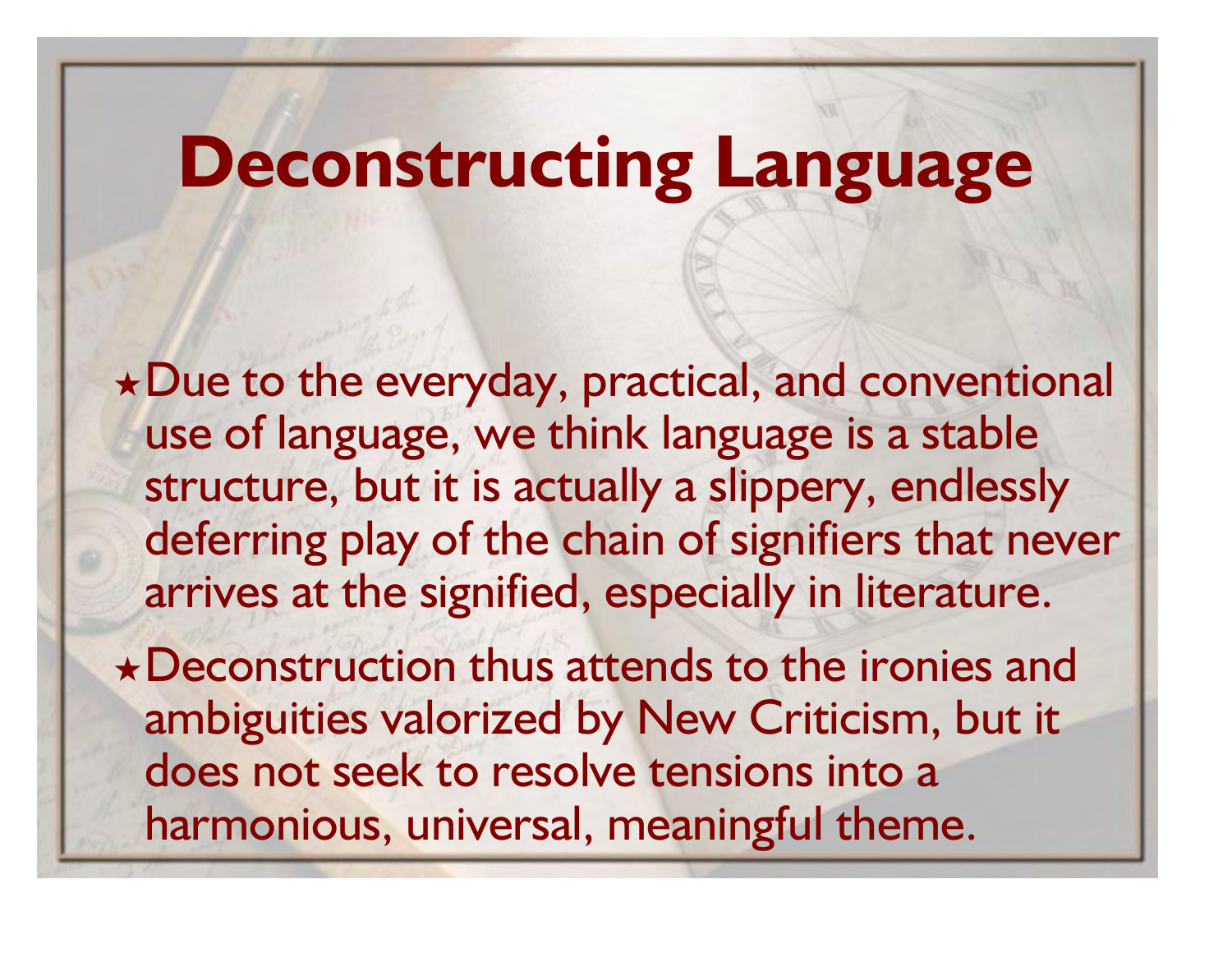## **Deconstructing the World**

\* After showing language's instabilities, deconstruction turned to the foundations of being: by deconstructing language, deconstruction disrupts logocentrism, the ground of Western thought. Absolute and transcendental metaphysics give way to decentered and disseminated discourse.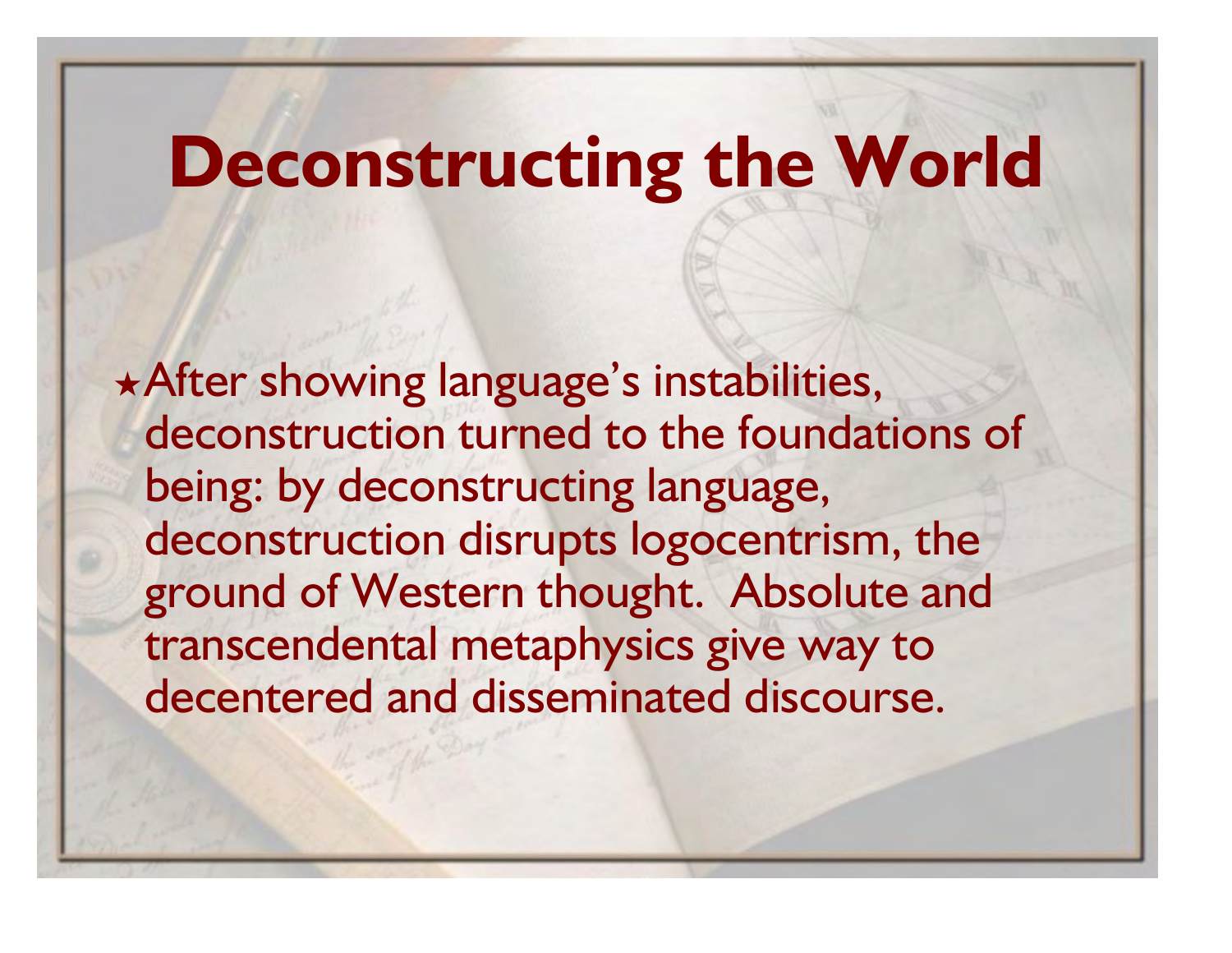## **Deconstructing Identity**

 $\star$  Just as language and belief are destabilized, so too is identity. There are neither *a priori* nor innate organizing principles; rather identity is subject to (thus the term "subjectivity") the decentered, unstable, shifting play of language and discourse systems.

Deconstruction does not discount structuralism's belief in an underlying system of human thought, but it shows how this system is as playful and prone to slippage as the language/discourse system, which it believes produces subjectivity.